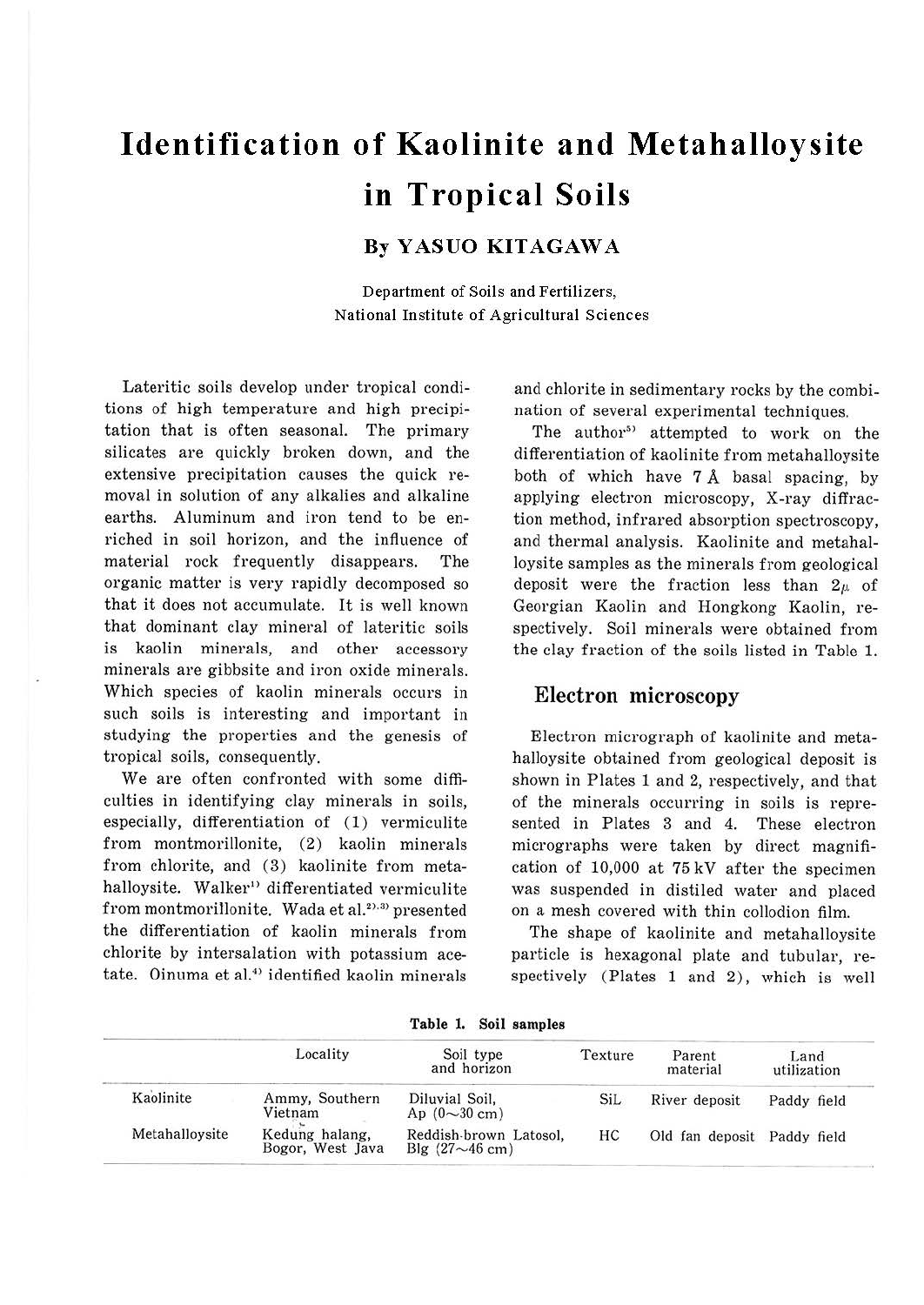

Plate 1. Electron micrograph of kaolinite from geological deposit



Plate 2. Electron micrograph of metahalloysite from geological deposit.

known. On the other hand, the particles of soil minerals also show same shape although their size are generally smaller than the formers (Plates 3 and 4). A little amount of onion-



Plate 3. Electron micrograph of kaolinite from soil



Plate 4. Electron micrograph of metahalloysite from soil

like particles coexisted with metahalloysite particles in Plate 4 is halloysite.

Electron microscopy is surely very effective to differentiate kaolinite from metahalloysite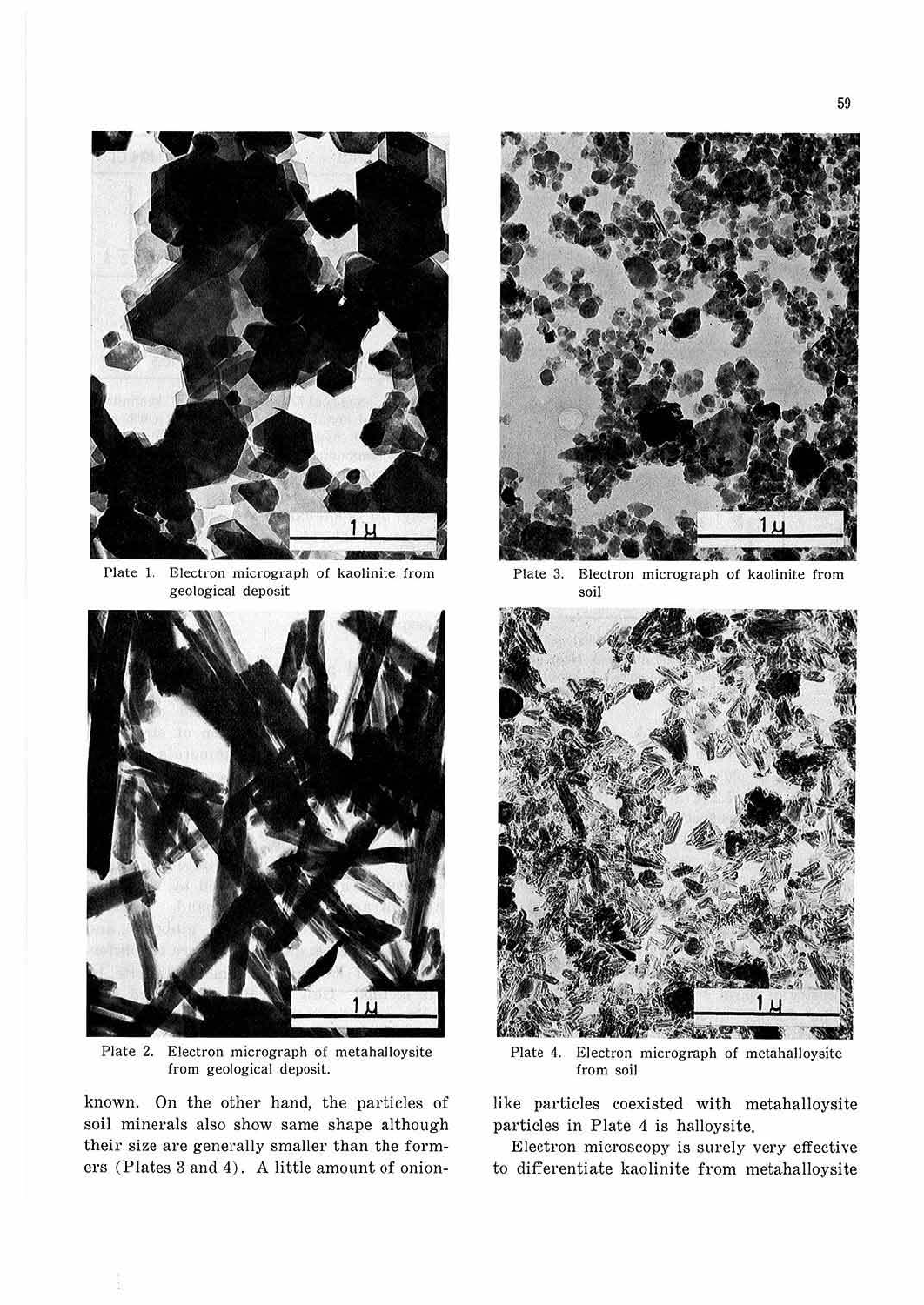in soils, but much skill is needed to prepare specimen and to take electron micrograph properly.

### X-ray diffraction method

X-ray diffraction pattern of kaolinite and metahalloysite by powder method is shown in Fig. 1. These were obtained with  $Cu-K\alpha$ 



Fig. 1. Position and intensity of basal spacing of kaolin minerals obtained from geo-작군 logical deposits and soils. I, kaolinite; II, metahalloysite

radiation at 40 kV, 20 mA, slit system of  $1^{\circ}$ (DS, SS)-0.3 mm(RS), and a scanning speed of  $2^{\circ}(2\theta)/\text{min}$ . Basal spacing of kaolinite was 7.2 A for 001-reflection and 3.59 A for 002-reflection, irrespective of deposit or soil mineral. The intensity ratio,  $I(002)/I(001)$  was 0.8 or 0.9 in kaolinite. On the other hand, the basal spacing of metahalloysite was 7.4 and 3.62 A, and intensity ratio was 0.5 in both origin mineral. Kaolinite and metahalloysite could be differentiated by measuring the position and relative intensity pf basal spacings.

The change of basal spacing of kaolin minerals in soils by hydrazine intercalationintersalation is shown in Fig. 2. The reflection at 7 A of soil kaolinite was hardly changed, while that of metahalloysite was shifted to 14 A, by the treatment with hydrazinepotassium acetate. The basal spacing was shifted to 10 A partially in kaolinite and com-



Fig. 2. Changes of  $7\text{\AA}$  basal spacing of kaolinite and metahalloysite in soils by treatment with hydrazine-potassium acetate and -ammonium chloride. I, kaolinite ; II, metahalloysite

pletely in metahalloysite with hydrazineammonium chloride system. Wada et al. $37,67$ already reported that kaolinite in deposit tends to resist against intersalation. This method is only effective to identify metahalloysite, consequently.

#### Infrared absorption spectroscopy

The infrared absorption band associated with O-H stretching vibration of structural hydroxyl group in kaolin minerals appears in the range of wave number from 3,700 to 3,600 cm·1, and splits to three or four band in kaolinite and two in metahalloysite, irrespective of deposit or soil origin as shown in Fig. 3. Accordingly, kaolinite and metahalloysite can be differentiated by observing this infrared absorption band. Coexistence of some amount of gibbsite and 2 :1-type minerals did not interfere the differentiation of kaolinite and metahalloysite by this method. Only one band associated with 0 -H stretching vibration of structural hydroxyl group in other clay minerals such as montmorillonite, vermiculite, mica and chlorite is situated near 3,620 cm<sup>-1</sup>, and the band of gibbsite that is frequently detected in Jateritic soils splits to five bands at 3,630, 3,530, 3,450,  $3,400$  and  $3,380$  cm<sup>-1</sup>. In gibbsite, the band at  $3,630$  cm<sup>-1</sup> was not so strong, and only two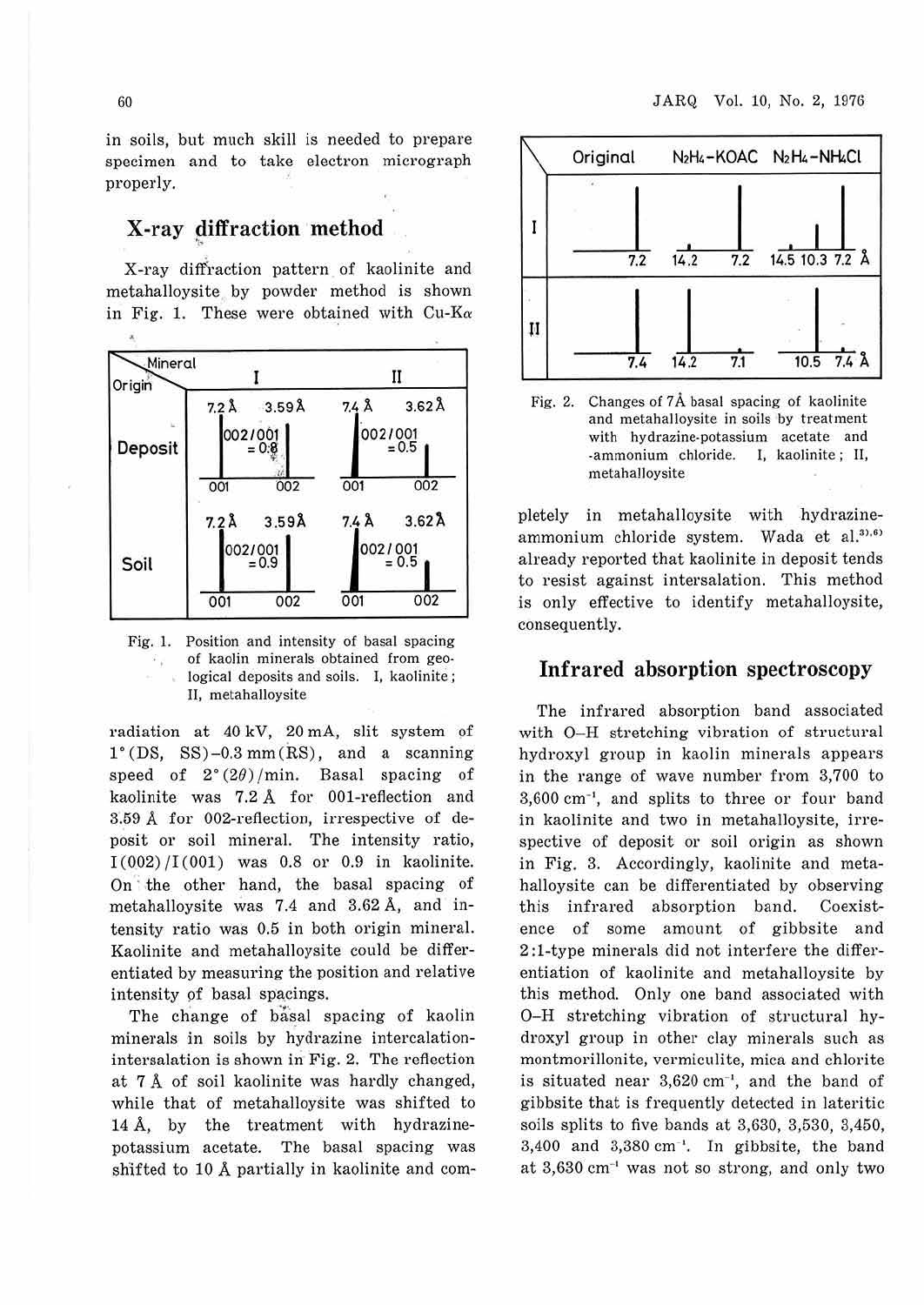

Fig. 3. Infrared absorption band associated with O-H stretching vibration of structural hydroxyl group in kaolin minerals obtained from geological deposits and soils. I, kaolinite; II, metahalloysite.



Fig. 4. Infrared absorption band associated with Si-O stretching vibration of kaolin minerals in geological deposits and soils. I, kaolinite; II, metahalJoysite

bands at  $3,530$  and  $3,450$  cm<sup>-1</sup> were strong. The bands shown by G in Fig. 3 are associated with gibbsite.

The absorption band near  $1,000 \text{ cm}^{-1}$  is associated with O-H stretching vibration of kaolin minerals, and splits to three bands in kaolinite and two in metahalloysite, irrespective of deposit or soil minerals (Fig. 4), which also would be applied to the differentiation of kaolinite and metahalloysite.

The infrared absorption spectrum was measured by tablet method with potassium bromide. The tablet was prepared by pressing a mixture of 1 or 0.5 mg of specimen with 200 mg of potassium bromide at 400 kg/cm<sup>2</sup>.

#### Thermal analysis

It was difficult to differentiate kaolinite and metahalloysite by means of differential thermal analysis and thermogravimetry although these techniques are very effective to differentiate kaoline minerals from other clay minerals. kaolin minerals from other clay minerals. 550°C and a sharp exotherm near 900°C in differential thermal analysis. The weight loss of kaolin minerals in the temperature region from 400 to 600°C is about 14 per cent, and far larger than other clay minerals.

## Conclusion

The combination of X-ray diffraction method, infrared absorption spectroscopy, electron microscopy and hydrazine intercalation-intersalation is most effective to identify kaolinite and metahalloysite occurring in the clay fraction of soils. If it is difficult to employ all techniques mentioned above together, kaolinite and metahalloysite might be identified by combining two techniques which are easily available.

This method for the differentiation of kaolinite and metahalloysite is surely effective to be applied in the case of lateritic soils of which dominant clay mineral is kaolin minerals, but is hardly applicable to soils with large amount of 2 :I-type minerals and others coexisting.

#### References

- 1) Walker, G. F.: Differentiation of vermiculite and smectites in clays. *Clay Miner. Bull.,* 3, 154-163 (1957) .
- 2) Wada, K.: Lattice expansion of kaolin minerals by treatment with potassium acetate. *Amer. Mineral.*, 46, 78-91 (1961).
- 3) Wada, K. & Yamada, H.: Hydrazine intercalation-intersalation for differentiation of kaolin minerals from chlorites. *Amer. Min, ernl.,* 53, 334-339 ( 1968).
- 4) Oinuma, K., Kodama, H. & Kobayashi, K.: chlorite. *Nenclo Kagaku* (J. *Clay Sci. Soc.*   $Japan), 3, 179-193 (1963).$